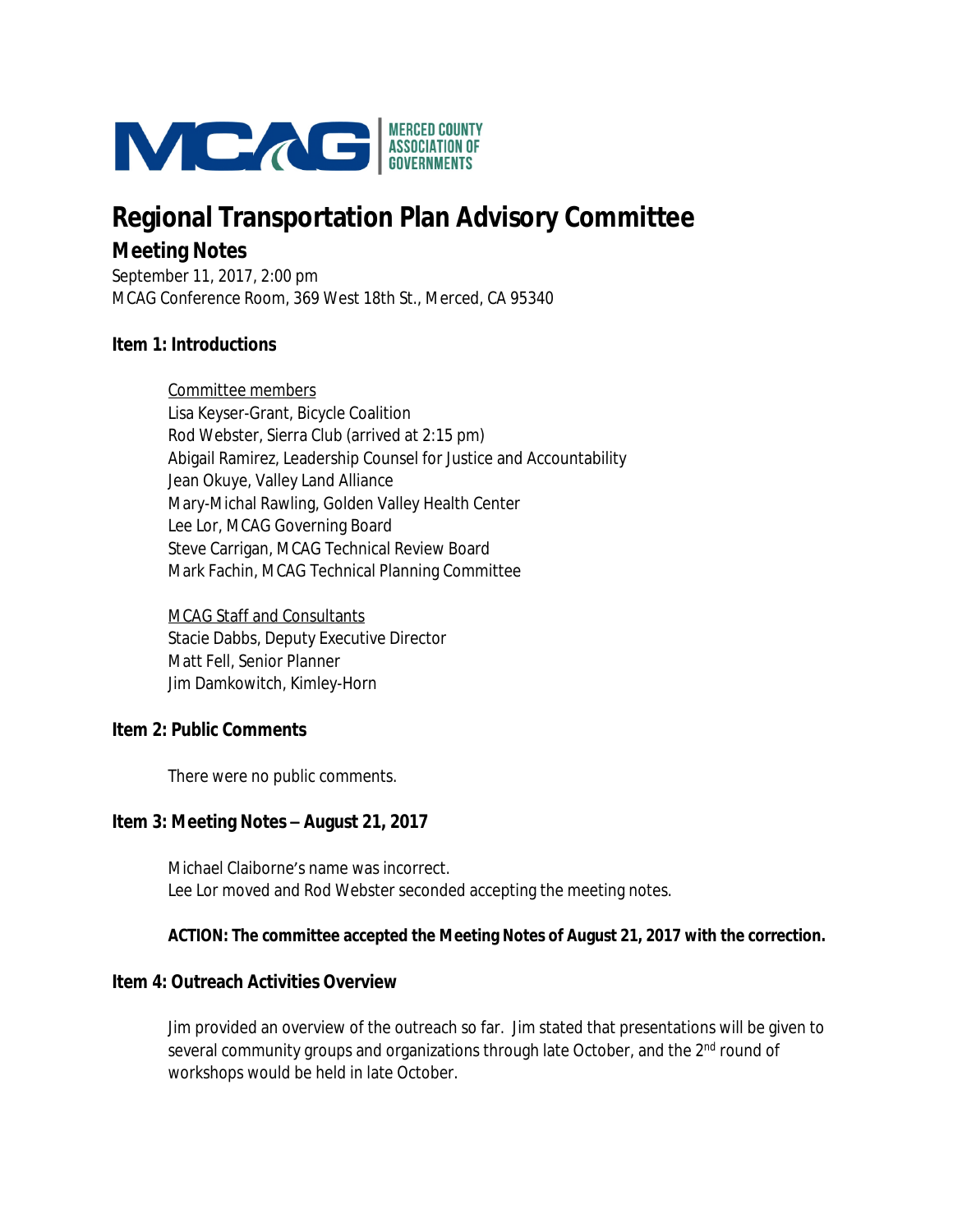Stacie stated that MCAG would be doing the presentations to the City Councils and Municipal Advisory Councils.

## Comments:

- The website doesn't show any upcoming meetings.
	- o A: Any meetings open to the public will be put on the website, for example City Councils. The 2nd round of workshops dates will be confirmed soon.
- The website survey questions are wide-open, but not all answers will lead to reaching our goals.
- The website presentation audio didn't work.
- The next round of workshops should show some data including expected growth in population, housing, employment by area

## **Item 5: Rail Assumptions**

Matt stated that based on recent significant increases in funding (SB 1, SB 132, Cap and Trade) and state laws and plans, it is reasonable to assume, in all four scenarios, that:

- The Altamont Corridor Express train will serve Merced by 2027
- High Speed Rail will serve Merced sometime between 2025 and 2035

## Comments:

- Concern over growth inducement, sprawl development, and loss of farmland because of the housing price differential between the Bay Area and Merced.
- Public materials for High Speed Rail don't show the housing implications
- HSR doesn't include a station in Los Banos because it was specifically excluded in the Bill
- Jobs-housing balance could get even worse
- Need to identify the greenhouse gas implications

# **Item 6: Project Lists Update**

Jim provided an update on developing project lists for all modes.

Q: What metrics will be used to pick projects? A: Local jurisdictions may identify their priorities, and/or provide a list of all needed projects.

Matt noted that ideally we'll have summaries by type as well, for example miles of roadway to be rehabilitated and lineal feet of sidewalks to be installed. Jim noted that complete streets might be added as a new project type.

## **Item 7: Scenario Themes Update**

Jim stated that the sub-consultant Mintier-Harnish and MCAG have met with several jurisdictions to discuss how the Scenario Themes might play out in their areas.